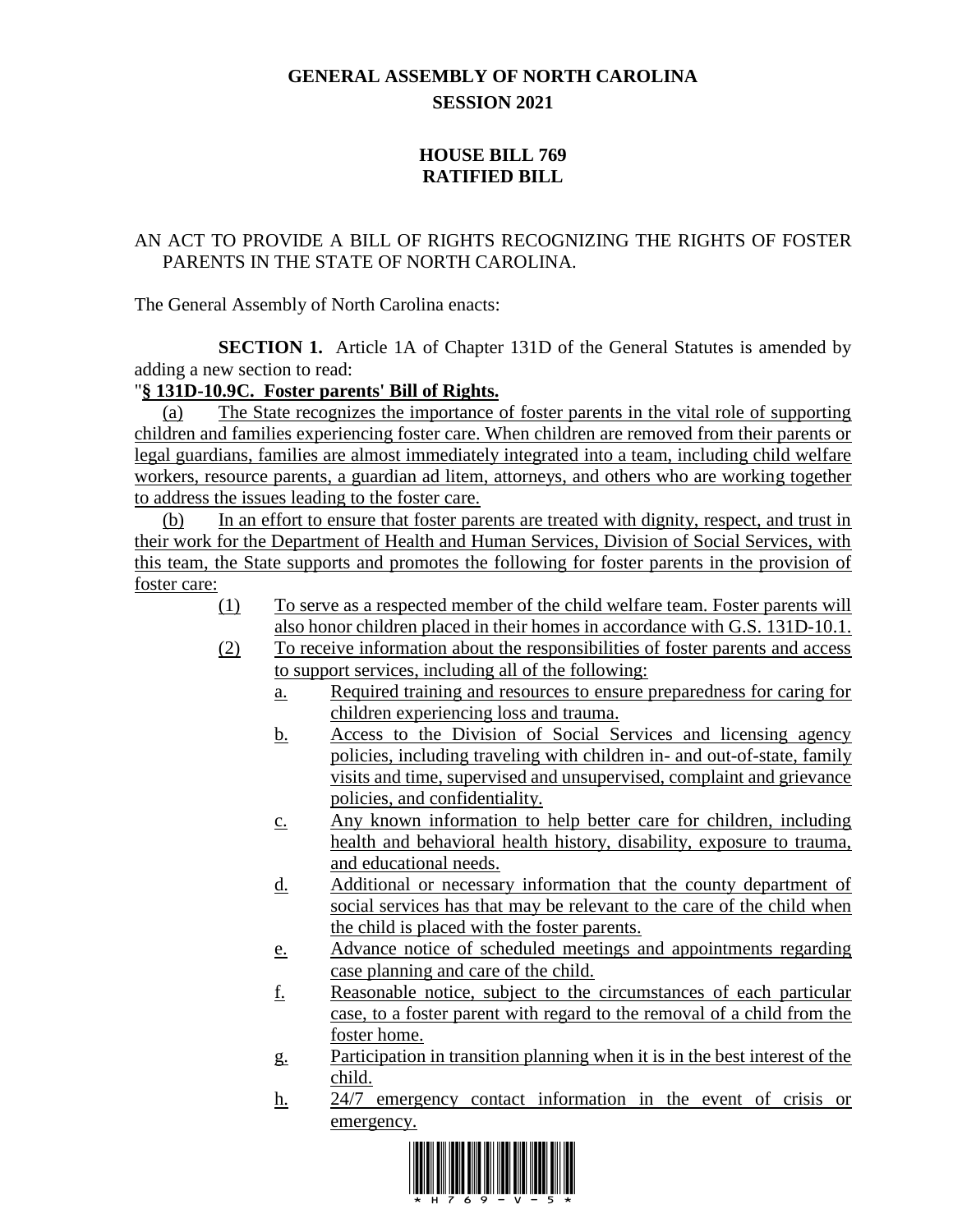- i. Referral to resources for dealing with loss and separation when children return home to their parents.
- (3) Be notified of any costs or expenses that may be eligible for reimbursement.
- (4) Have timely allocation of resources, including submission of child care vouchers and a monthly stipend that meets or exceeds the rate established by the Division of Social Services.
- (5) Receive notice of hearings regarding the child placed in the foster home and to be heard in court, either verbally or in writing, as provided for in G.S. 7B-906.1.
- (6) Receive timely information pertinent to the day-to-day care of the child, including educational and health needs.
- (7) Have input in court and be included as a valued member of the child's team, including the right to be informed by the clerk of court of periodic reviews of the juvenile case of a child in foster care at least 15 days before each review, and the right to provide input, verbal or written, during periodic reviews of any information that may be relevant to a child's best interests so that the court may use that information in forming its opinion on the case.
- (8) Provide input to, advocate for, and seek out support from the supervising agency without fear of reprisal, including the right to request respite as needed or to request a break between placements.
- (9) Be allowed reasonable opportunities to be consulted with and considered in the scheduling of home visits, therapies, and other meetings related to the child that the foster or resource parents are allowed or required to attend.
- (10) Request a change in licensing workers.
- (11) Be considered as prospective adoptive placement after a termination of parental rights hearing or relinquishment pursuant to G.S. 7B-1112.1.
- (12) Utilize the reasonable and prudent parent standard in determining whether a foster parent can allow a child in the foster parent's care to participate in educational field trips and extracurricular, enrichment, and social activities. This standard is characterized by careful and thoughtful parental decision-making that is intended to maintain a child's health, safety, and best interest while encouraging the child's social, emotional, and developmental growth.
- (13) Request a shared parenting agreement that includes clear expectations and appropriate boundaries for all parties.
- (14) Request contact information be kept confidential by the supervising agency when safety concerns are present.

(c) A violation of this Bill of Rights shall not be construed to create a cause of action under this section against the State, the Department of Health and Human Services, private supervising agencies, local county departments of social services, or an entity providing foster care pursuant to this Article. Nothing in this Bill of Rights shall override existing law or administrative rule."